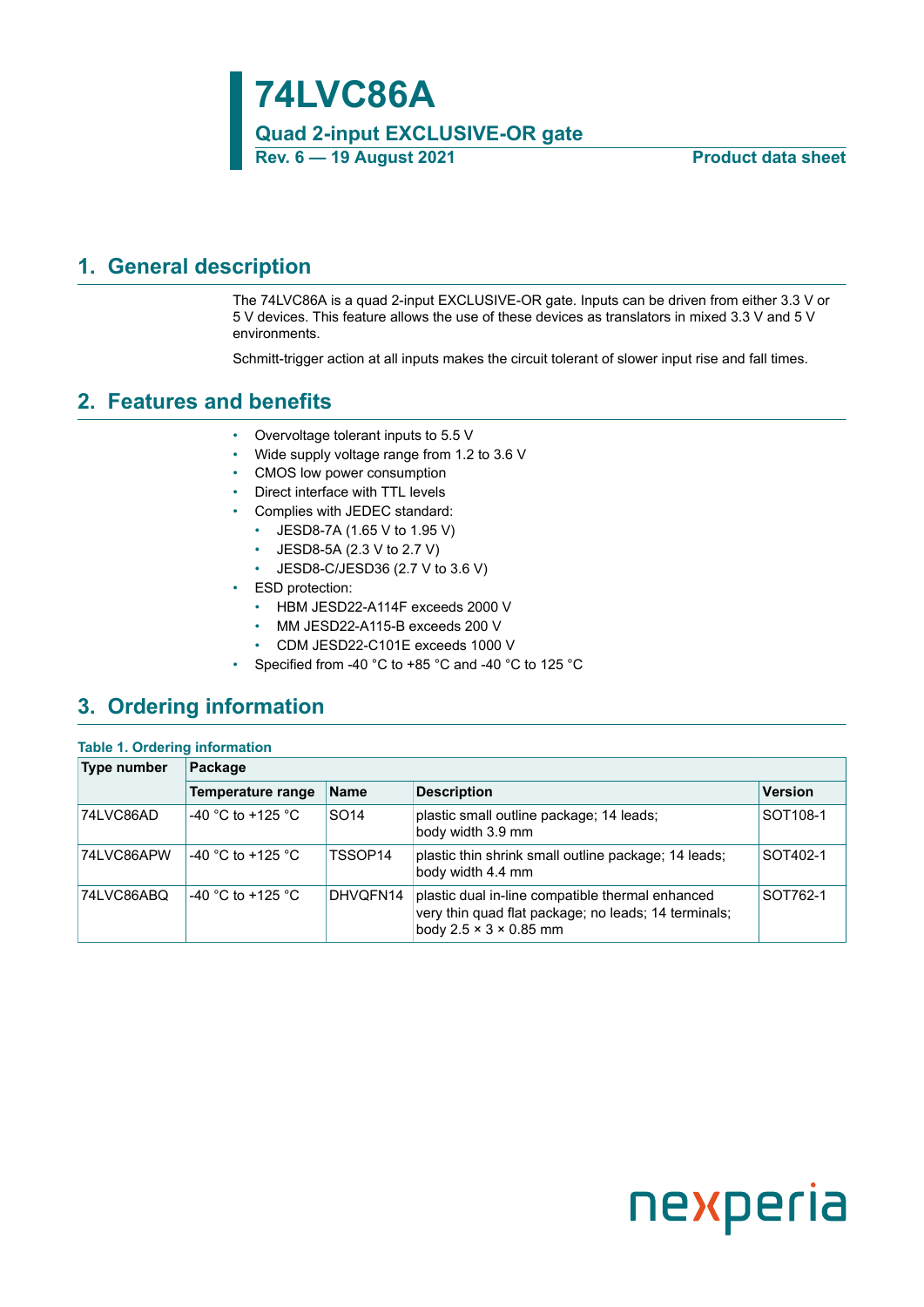### <span id="page-1-0"></span>**4. Functional diagram**



### <span id="page-1-1"></span>**5. Pinning information**

### <span id="page-1-2"></span>**5.1. Pinning**

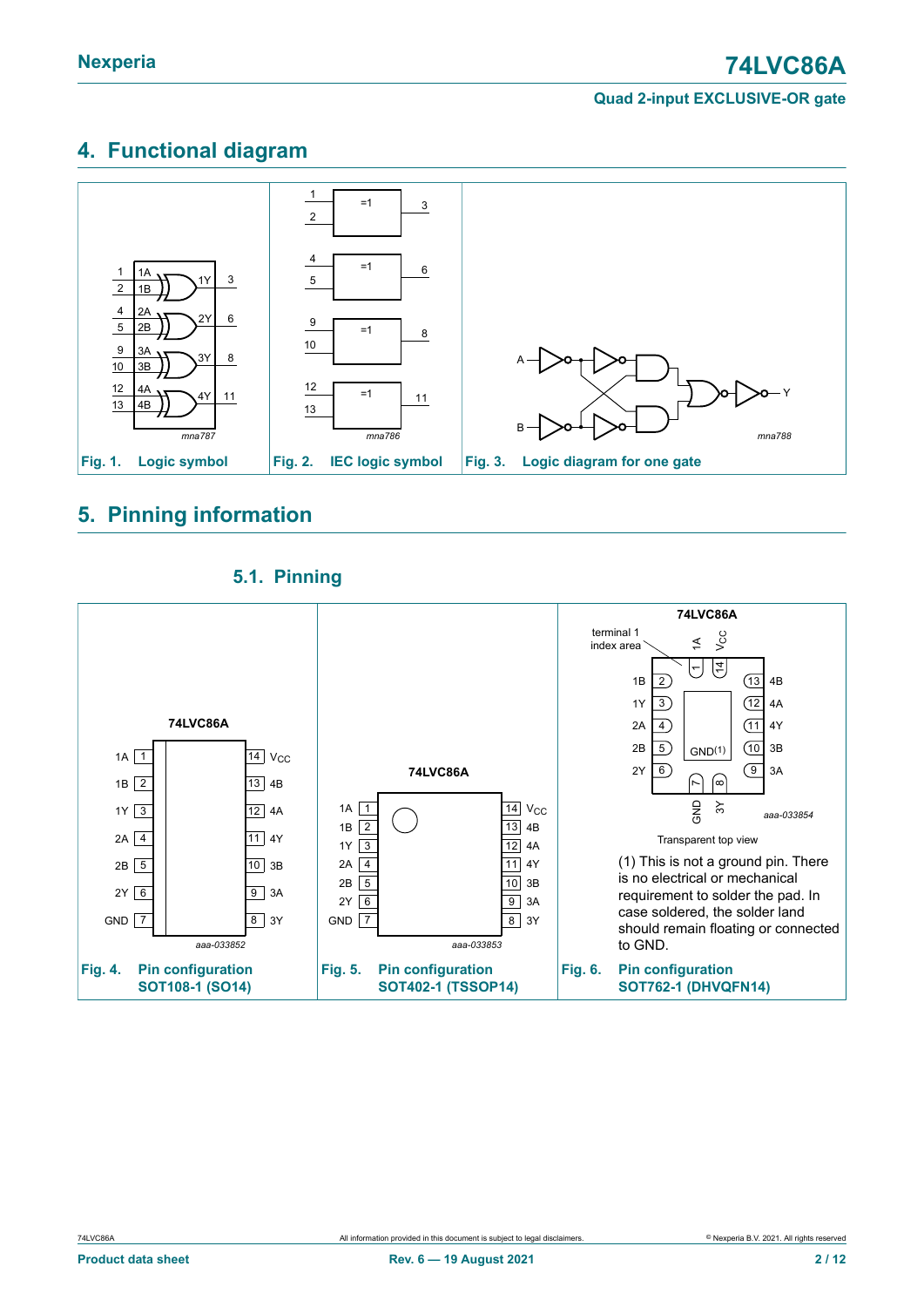### <span id="page-2-3"></span><span id="page-2-0"></span>**5.2. Pin description**

| Symbol         | <b>Pin</b>   | <b>Description</b> |
|----------------|--------------|--------------------|
| 1A, 2A, 3A, 4A | 1, 4, 9, 12  | data input         |
| 1B, 2B, 3B, 4B | 2, 5, 10, 13 | data input         |
| 1Y, 2Y, 3Y, 4Y | 3, 6, 8, 11  | data output        |
| <b>GND</b>     |              | ground (0 V)       |
| $V_{\rm CC}$   | 14           | supply voltage     |

### <span id="page-2-4"></span>**6. Functional description**

#### **Table 3. Functional table**

*H = HIGH voltage level; L = LOW voltage level*

| Input     | Output |    |
|-----------|--------|----|
| <b>nA</b> | nB     | nY |
|           |        |    |
|           |        | Н  |
| л         |        | н  |
| -         |        |    |

### <span id="page-2-1"></span>**7. Limiting values**

#### <span id="page-2-2"></span>**Table 4. Limiting values**

In accordance with the Absolute Maximum Rating System (IEC 60134). Voltages are referenced to GND (ground = 0 V).

|                   | Symbol Parameter        | <b>Conditions</b>                       | Min    | <b>Max</b>               | <b>Unit</b>  |
|-------------------|-------------------------|-----------------------------------------|--------|--------------------------|--------------|
| $V_{CC}$          | supply voltage          |                                         | $-0.5$ | $+6.5$                   | V            |
| $I_{\mathsf{IK}}$ | input clamping current  | $V_1 < 0$                               | -50    |                          | mA           |
| $ V_1 $           | input voltage           | $[1]$                                   | $-0.5$ | $+6.5$                   | V            |
| $I_{OK}$          | output clamping current | $VO > VCC$ or $VO < 0$                  |        | ±50                      | mA           |
| $V_{\rm O}$       | output voltage          | $[2]$                                   | $-0.5$ | $V_{\rm CC}$ + 0.5       | V            |
| I <sub>o</sub>    | output current          | $V_{\text{O}}$ = 0 V to $V_{\text{CC}}$ |        | ±50                      | mA           |
| $I_{\rm CC}$      | supply current          |                                         |        | 100                      | mA           |
| <b>I</b> GND      | ground current          |                                         | $-100$ | $\overline{\phantom{0}}$ | mA           |
| $T_{\text{stg}}$  | storage temperature     |                                         | $-65$  | $+150$                   | $^{\circ}$ C |
| $P_{\text{tot}}$  | total power dissipation | $T_{amb}$ = -40 °C to +125 °C<br>[3]    |        | 500                      | mW           |

[1] The minimum input voltage ratings may be exceeded if the input current ratings are observed.

[2] The output voltage ratings may be exceeded if the output current ratings are observed.<br>[3] For SOT108-1 (SO14) package:  $P_{\text{tot}}$  derates linearly with 10.1 mW/K above 100 °C.

For SOT108-1 (SO14) package:  $P_{tot}$  derates linearly with 10.1 mW/K above 100 °C. For SOT402-1 (TSSOP14) package: Ptot derates linearly with 7.3 mW/K above 81 °C. For SOT762-1 (DHVQFN14) package:  $P_{tot}$  derates linearly with 9.6 mW/K above 98 °C.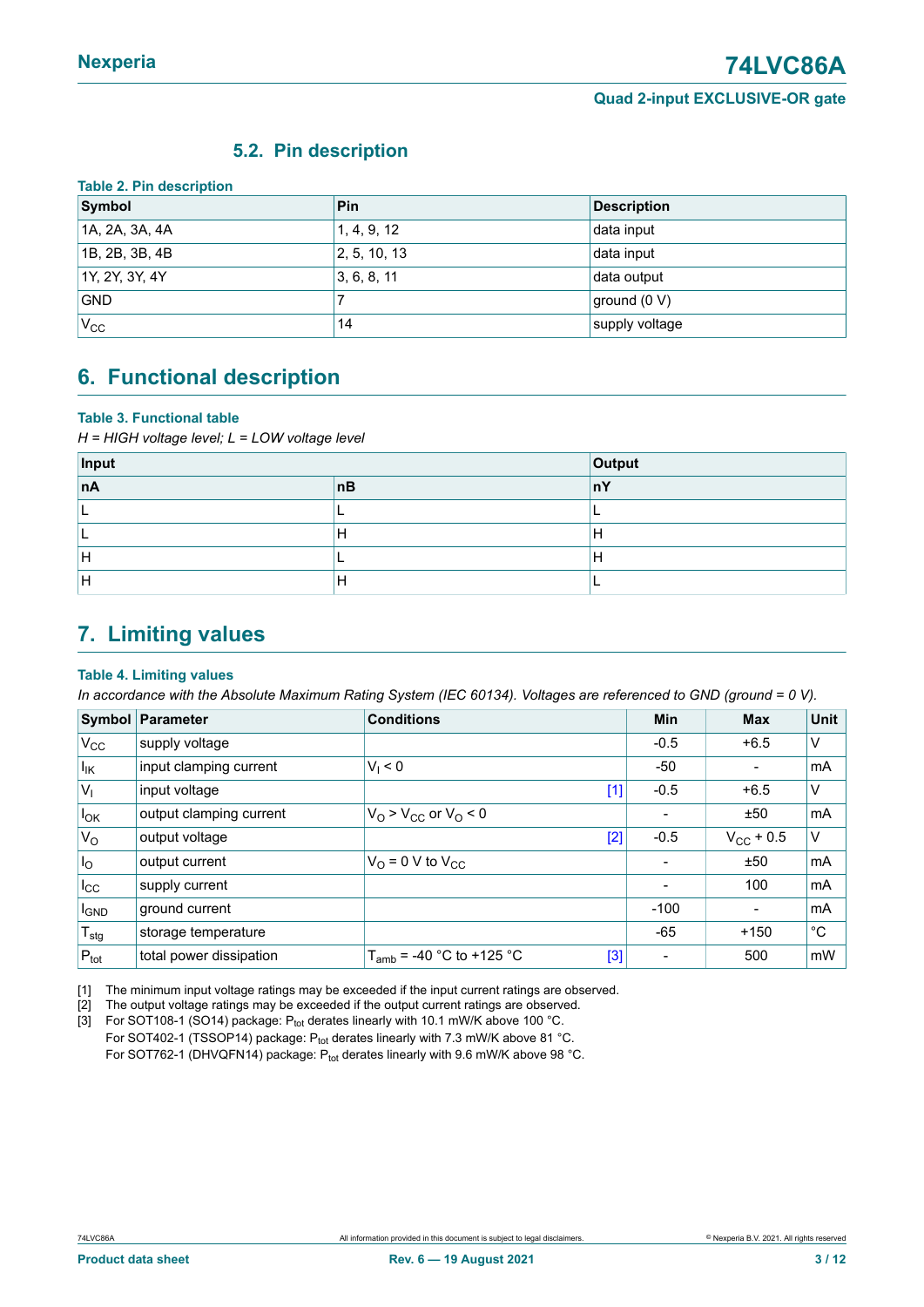### <span id="page-3-2"></span>**8. Recommended operating conditions**

|                     | <b>Symbol Parameter</b>        | <b>Conditions</b>                 | <b>Min</b>  | <b>Typ</b>               | <b>Max</b>               | Unit         |
|---------------------|--------------------------------|-----------------------------------|-------------|--------------------------|--------------------------|--------------|
| $V_{\rm CC}$        | supply voltage                 |                                   | 1.65        |                          | 3.6                      | V            |
|                     |                                | functional                        | 1.2         |                          | $\overline{\phantom{a}}$ | V            |
| V <sub>1</sub>      | input voltage                  |                                   | $\mathbf 0$ | $\equiv$                 | 5.5                      | v            |
| $V_{\rm O}$         | output voltage                 |                                   | $\Omega$    |                          | $V_{\rm CC}$             | $\vee$       |
| $T_{\mathsf{amb}}$  | ambient temperature            | in free air                       | $-40$       | $\blacksquare$           | $+125$                   | $^{\circ}$ C |
| $\Delta t/\Delta V$ | input transition rise and fall | $V_{\text{CC}}$ = 1.65 V to 2.7 V | $\Omega$    |                          | 20                       | ns/V         |
| rate                |                                | $V_{CC}$ = 2.7 V to 3.6 V         | $\Omega$    | $\overline{\phantom{a}}$ | 10                       | ns/V         |

#### <span id="page-3-0"></span>**Table 5. Recommended operating conditions**

### <span id="page-3-3"></span>**9. Static characteristics**

#### <span id="page-3-1"></span>**Table 6. Static characteristics**

*At recommended operating conditions. Voltages are referenced to GND (ground = 0 V).*

|                 | Symbol Parameter  | <b>Conditions</b>                                     | -40 °C to +85 °C         |                              |                          | -40 °C to +125 °C |                | Unit   |
|-----------------|-------------------|-------------------------------------------------------|--------------------------|------------------------------|--------------------------|-------------------|----------------|--------|
|                 |                   |                                                       | Min                      | Typ [1]                      | <b>Max</b>               | Min               | <b>Max</b>     |        |
| $V_{\text{IH}}$ | <b>HIGH-level</b> | $V_{CC}$ = 1.2 V                                      | 1.08                     |                              |                          | 1.08              |                | $\vee$ |
|                 | input voltage     | $V_{CC}$ = 1.65 V to 1.95 V                           | $0.65V_{CC}$             |                              | $\blacksquare$           | $0.65V_{CC}$      | $\blacksquare$ | $\vee$ |
|                 |                   | $V_{CC}$ = 2.3 V to 2.7 V                             | 1.7                      | $\overline{\phantom{a}}$     | $\blacksquare$           | 1.7               | $\blacksquare$ | V      |
|                 |                   | $V_{CC}$ = 2.7 V to 3.6 V                             | 2.0                      | Ξ.                           | $\blacksquare$           | 2.0               | $\blacksquare$ | $\vee$ |
| $V_{IL}$        | LOW-level         | $V_{CC}$ = 1.2 V                                      | $\overline{\phantom{a}}$ | $\overline{\phantom{0}}$     | 0.12                     | $\blacksquare$    | 0.12           | $\vee$ |
|                 | input voltage     | $V_{\text{CC}}$ = 1.65 V to 1.95 V                    |                          | Ξ.                           | $0.35V_{CC}$             |                   | $0.35V_{CC}$   | $\vee$ |
|                 |                   | $V_{CC}$ = 2.3 V to 2.7 V                             | $\overline{\phantom{a}}$ | Ξ.                           | 0.7                      |                   | 0.7            | V      |
|                 |                   | $V_{CC}$ = 2.7 V to 3.6 V                             | $\overline{\phantom{a}}$ | $\overline{\phantom{0}}$     | 0.8                      | $\blacksquare$    | 0.8            | V      |
| $V_{OH}$        | <b>HIGH-level</b> | $V_I = V_{IH}$ or $V_{II}$                            |                          |                              |                          |                   |                |        |
|                 | output voltage    | $I_{\Omega}$ = -100 µA;<br>$V_{CC}$ = 1.65 V to 3.6 V | $V_{CC}$ - 0.2           | $\overline{\phantom{a}}$     | $\overline{\phantom{a}}$ | $V_{CC}$ - 0.3    | $\frac{1}{2}$  | V      |
|                 |                   | $I_{\Omega}$ = -4 mA; $V_{\text{CC}}$ = 1.65 V        | 1.2                      | $\blacksquare$               | $\blacksquare$           | 1.05              | $\blacksquare$ | $\vee$ |
|                 |                   | $IO = -8$ mA; $VCC = 2.3$ V                           | 1.8                      |                              | $\overline{\phantom{0}}$ | 1.65              | $\blacksquare$ | $\vee$ |
|                 |                   | $IO$ = -12 mA; $VCC$ = 2.7 V                          | 2.2                      | $\frac{1}{2}$                | $\blacksquare$           | 2.05              | $\blacksquare$ | V      |
|                 |                   | $IO$ = -18 mA; $VCC$ = 3.0 V                          | 2.4                      | $\frac{1}{2}$                | $\blacksquare$           | 2.25              | $\blacksquare$ | $\vee$ |
|                 |                   | $I_{\Omega}$ = -24 mA; $V_{\text{CC}}$ = 3.0 V        | 2.2                      | $\qquad \qquad \blacksquare$ | $\overline{\phantom{a}}$ | 2.0               | $\blacksquare$ | $\vee$ |
| $V_{OL}$        | LOW-level         | $V_I = V_{IH}$ or $V_{IL}$                            |                          |                              |                          |                   |                |        |
|                 | output voltage    | $I_{\Omega}$ = 100 µA;<br>$V_{CC}$ = 1.65 V to 3.6 V  |                          |                              | 0.2                      |                   | 0.3            | $\vee$ |
|                 |                   | $I_{\text{O}}$ = 4 mA; $V_{\text{CC}}$ = 1.65 V       | $\blacksquare$           | $\blacksquare$               | 0.45                     | $\blacksquare$    | 0.65           | V      |
|                 |                   | $I_{\text{O}}$ = 8 mA; $V_{\text{CC}}$ = 2.3 V        | $\overline{\phantom{a}}$ | $\blacksquare$               | 0.6                      | $\blacksquare$    | 0.8            | V      |
|                 |                   | $IO$ = 12 mA; $VCC$ = 2.7 V                           | $\overline{\phantom{a}}$ | $\overline{\phantom{a}}$     | 0.4                      | $\blacksquare$    | 0.6            | V      |
|                 |                   | $I_{\Omega}$ = 24 mA; $V_{\text{CC}}$ = 3.0 V         | $\overline{\phantom{a}}$ | $\blacksquare$               | 0.55                     | $\blacksquare$    | 0.8            | V      |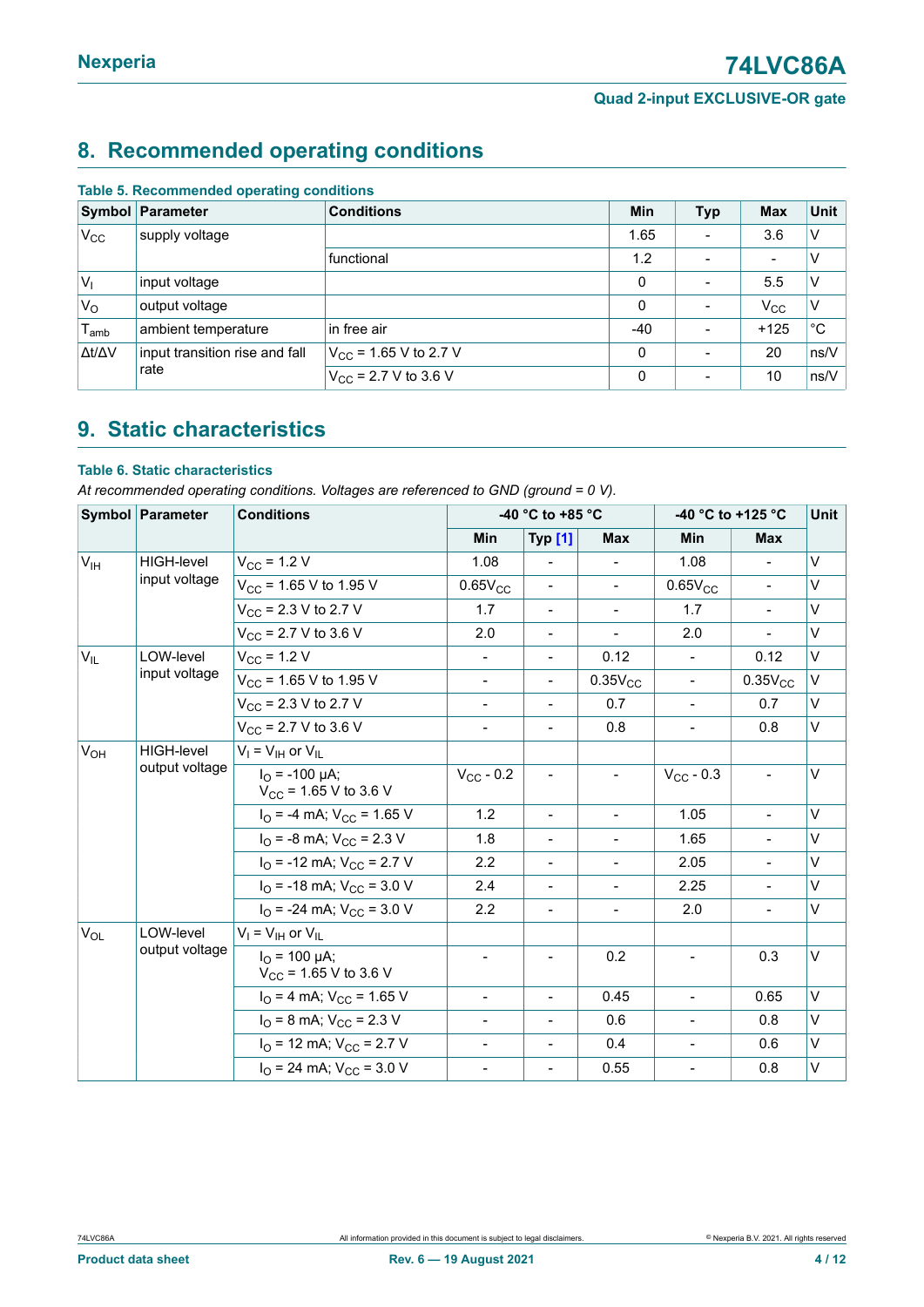### **Nexperia 74LVC86A**

#### **Quad 2-input EXCLUSIVE-OR gate**

<span id="page-4-0"></span>

|                 | Symbol Parameter         | <b>Conditions</b>                                                                                    | -40 $^{\circ}$ C to +85 $^{\circ}$ C |                |            | -40 °C to +125 °C | <b>Unit</b> |    |
|-----------------|--------------------------|------------------------------------------------------------------------------------------------------|--------------------------------------|----------------|------------|-------------------|-------------|----|
|                 |                          |                                                                                                      | <b>Min</b>                           | <b>Typ [1]</b> | <b>Max</b> | Min               | <b>Max</b>  |    |
| h               | input leakage<br>current | $ V_{CC}$ = 3.6 V; V <sub>I</sub> = 5.5 V or GND                                                     |                                      | ±0.1           | ±5         |                   | ±20         | µA |
| $I_{\rm CC}$    |                          | supply current $ V_{CC}$ = 3.6 V; V <sub>1</sub> = V <sub>CC</sub> or GND;<br>$I_0 = 0 A$            |                                      | 0.1            | 10         |                   | 40          | μA |
| $\Delta I_{CC}$ | additional               | per input pin;<br>supply current $ V_{CC}$ = 2.7 V to 3.6 V;<br>$V_1 = V_{CC} - 0.6 V$ ; $I_0 = 0 A$ |                                      | 5              | 500        |                   | 5000        | µA |
| $ C_1 $         | input<br>capacitance     | $V_{CC}$ = 0 V to 3.6 V;<br>$V_1$ = GND to $V_{CC}$                                                  |                                      | 5.0            |            |                   |             | pF |

[1] All typical values are measured at V<sub>CC</sub> = 3.3 V (unless stated otherwise) and T<sub>amb</sub> = 25 °C.

### <span id="page-4-2"></span>**10. Dynamic characteristics**

#### <span id="page-4-1"></span>**Table 7. Dynamic characteristics**

*Voltages are referenced to GND (ground = 0 V). For test circuit see* [Fig. 8](#page-5-0)*.*

|              | Symbol Parameter  | <b>Conditions</b>                          |                          | -40 °C to +85 °C |                          |            | -40 °C to +125 °C        |    |
|--------------|-------------------|--------------------------------------------|--------------------------|------------------|--------------------------|------------|--------------------------|----|
|              |                   |                                            | Min                      | <b>Typ [1]</b>   | <b>Max</b>               | <b>Min</b> | <b>Max</b>               |    |
| $t_{\rm pd}$ | propagation delay | nA, nB to nY; see Fig. 7<br>$[2]$          |                          |                  |                          |            |                          |    |
|              |                   | $V_{\rm CC}$ = 1.2 V                       | $\overline{\phantom{a}}$ | 11.0             | $\overline{\phantom{0}}$ | -          | $\overline{\phantom{a}}$ | ns |
|              |                   | $V_{\text{CC}}$ = 1.65 V to 1.95 V         | 0.5                      | 4.1              | 9.8                      | 0.5        | 11.4                     | ns |
|              |                   | $V_{\text{CC}}$ = 2.3 V to 2.7 V           | 1.0                      | 2.4              | 5.6                      | 1.0        | 6.5                      | ns |
|              |                   | $V_{\rm CC}$ = 2.7 V                       | 1.0                      | 2.5              | 5.8                      | 1.0        | 7.0                      | ns |
|              |                   | $V_{\text{CC}}$ = 3.0 V to 3.6 V           | 1.0                      | 2.2              | 5.0                      | 1.0        | 6.0                      | ns |
| $t_{sk(o)}$  | output skew time  | $V_{\text{CC}}$ = 3.0 V to 3.6 V<br>[3]    | $\overline{\phantom{a}}$ |                  | 1.0                      |            | 1.5                      | ns |
| $C_{PD}$     | power dissipation | per gate; $V_1$ = GND to $V_{CC}$<br>$[4]$ |                          |                  |                          |            |                          |    |
|              | capacitance       | $V_{CC}$ = 1.65 V to 1.95 V                | $\overline{\phantom{a}}$ | 12.5             |                          |            | $\overline{a}$           | pF |
|              |                   | $V_{\text{CC}}$ = 2.3 V to 2.7 V           | $\overline{\phantom{a}}$ | 16.3             |                          |            | $\overline{\phantom{a}}$ | pF |
|              |                   | $V_{CC}$ = 3.0 V to 3.6 V                  |                          | 19.7             |                          |            |                          | pF |

[1] Typical values are measured at T<sub>amb</sub> = 25 °C and V<sub>CC</sub> = 1.2 V, 1.8 V, 2.5 V, 2.7 V, and 3.3 V respectively.

[2]  $t_{pd}$  is the same as  $t_{PLH}$  and  $t_{PHL}$ .<br>[3] Skew between any two outputs

Skew between any two outputs of the same package switching in the same direction. This parameter is guaranteed by design.

[4]  $\;$  C<sub>PD</sub> is used to determine the dynamic power dissipation (P<sub>D</sub> in µW).

 $P_D = C_{PD} \times V_{CC}^2 \times f_i \times N + Σ(C_L \times V_{CC}^2 \times f_o)$  where:

 $\mathsf{f}_\mathsf{i}$  = input frequency in MHz;  $\mathsf{f}_\mathsf{o}$  = output frequency in MHz

 $C_L$  = output load capacitance in pF

 $V_{CC}$  = supply voltage in Volts

N = number of inputs switching

 $\Sigma$ (C<sub>L</sub> × V<sub>CC</sub><sup>2</sup> × f<sub>o</sub>) = sum of the outputs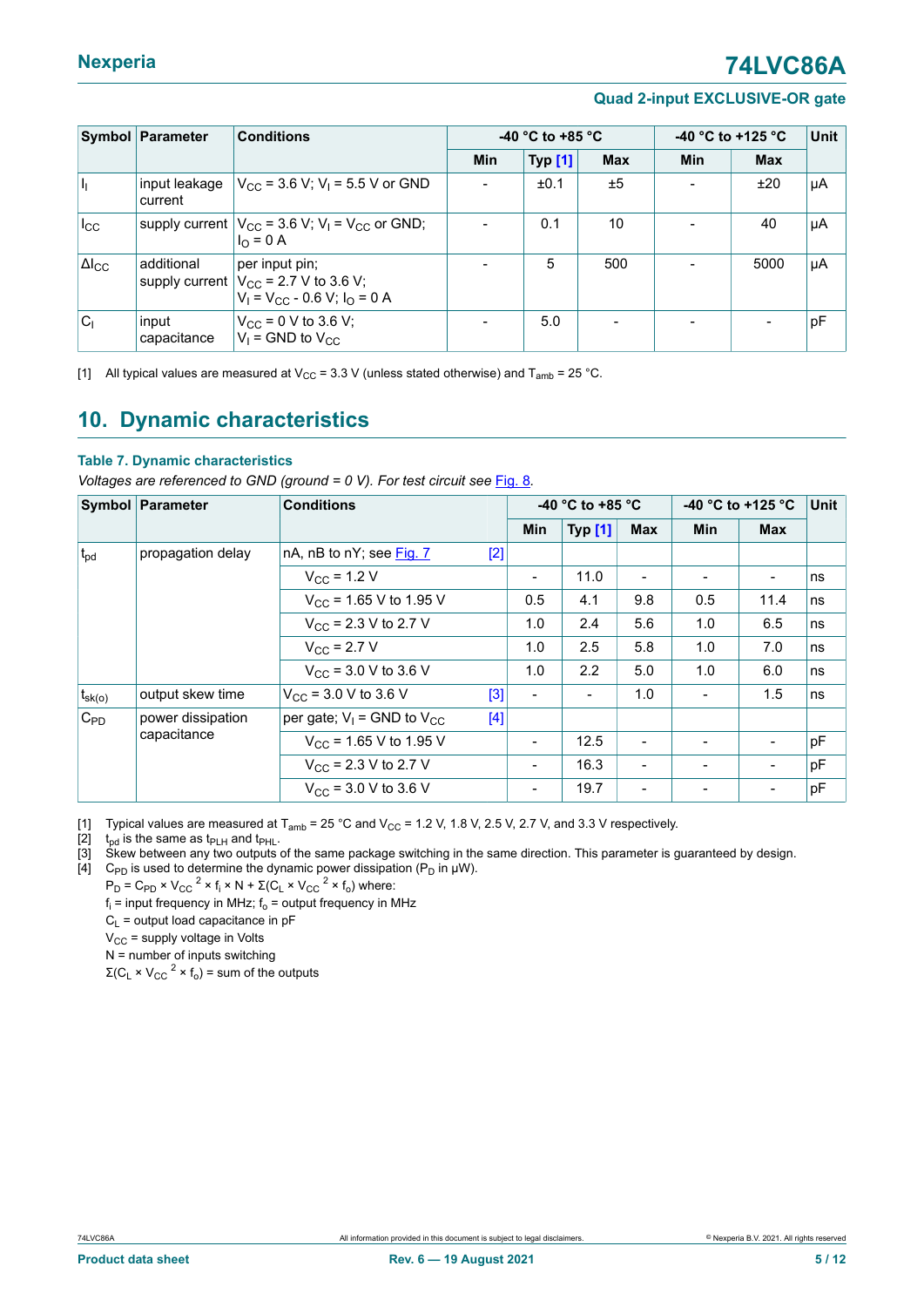

### <span id="page-5-3"></span><span id="page-5-0"></span>**10.1. Waveforms and test circuit**

#### <span id="page-5-2"></span><span id="page-5-1"></span>**Table 8. Test data**

| <b>Supply voltage</b> | Input        |               | Load                      |              |  |
|-----------------------|--------------|---------------|---------------------------|--------------|--|
|                       | $V_{1}$      | $ t_r, t_f $  | $\mathbf{c}_{\mathsf{L}}$ | $R_L$        |  |
| 1.2V                  | $V_{\rm CC}$ | $\leq 2$ ns   | 30 pF                     | $1 k\Omega$  |  |
| 1.65 V to 1.95 V      | $V_{\rm CC}$ | $\leq$ 2 ns   | 30 pF                     | $1 k\Omega$  |  |
| 2.3 V to 2.7 V        | $V_{\rm CC}$ | $\leq$ 2 ns   | 30 pF                     | 500 $\Omega$ |  |
| 2.7V                  | 2.7V         | $\leq 2.5$ ns | 50 pF                     | 500 $\Omega$ |  |
| $3.0 V$ to 3.6 V      | 2.7V         | $\leq 2.5$ ns | 50pF                      | $500 \Omega$ |  |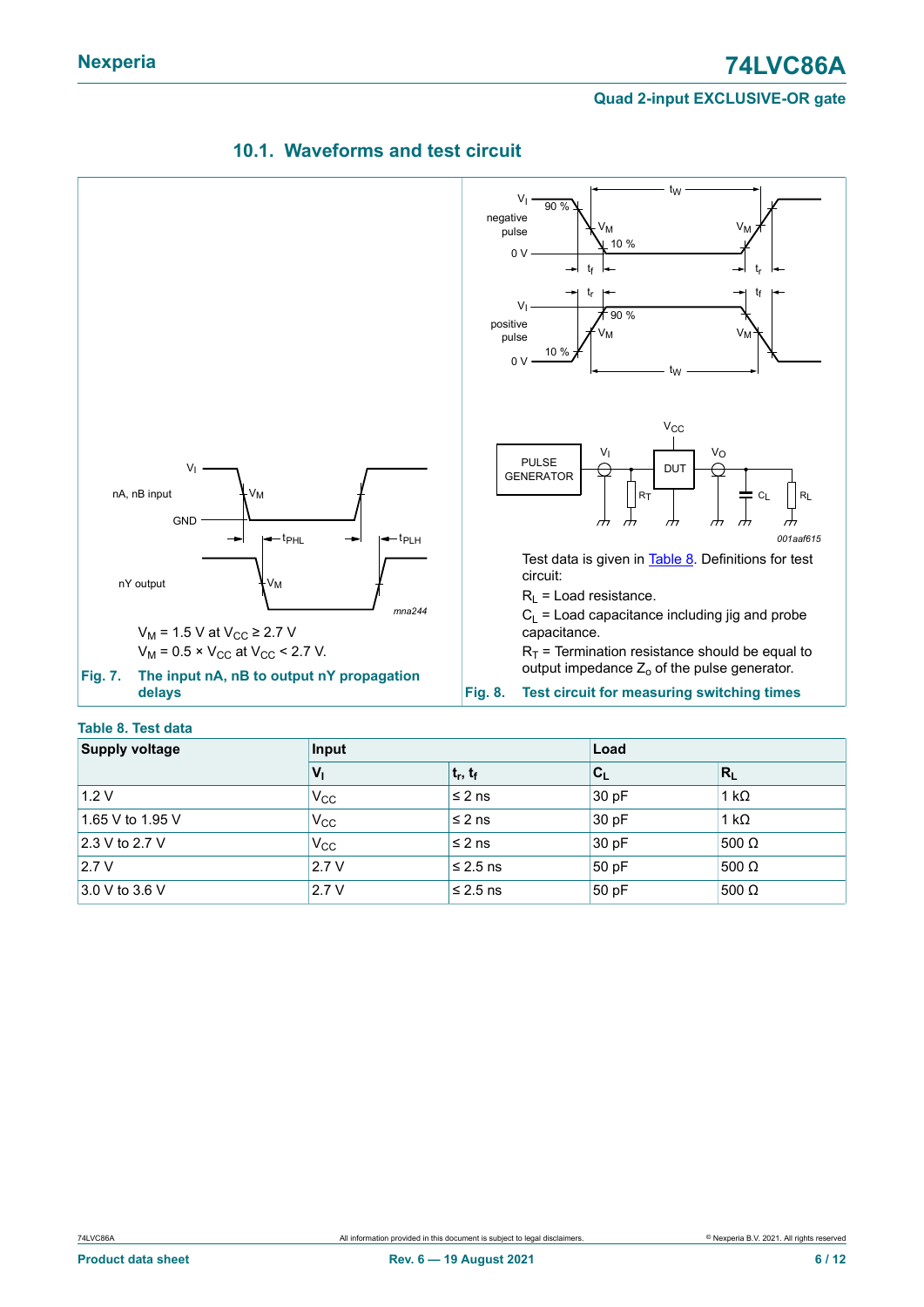### <span id="page-6-0"></span>**11. Package outline**



#### **Fig. 9. Package outline SOT108-1 (SO14)**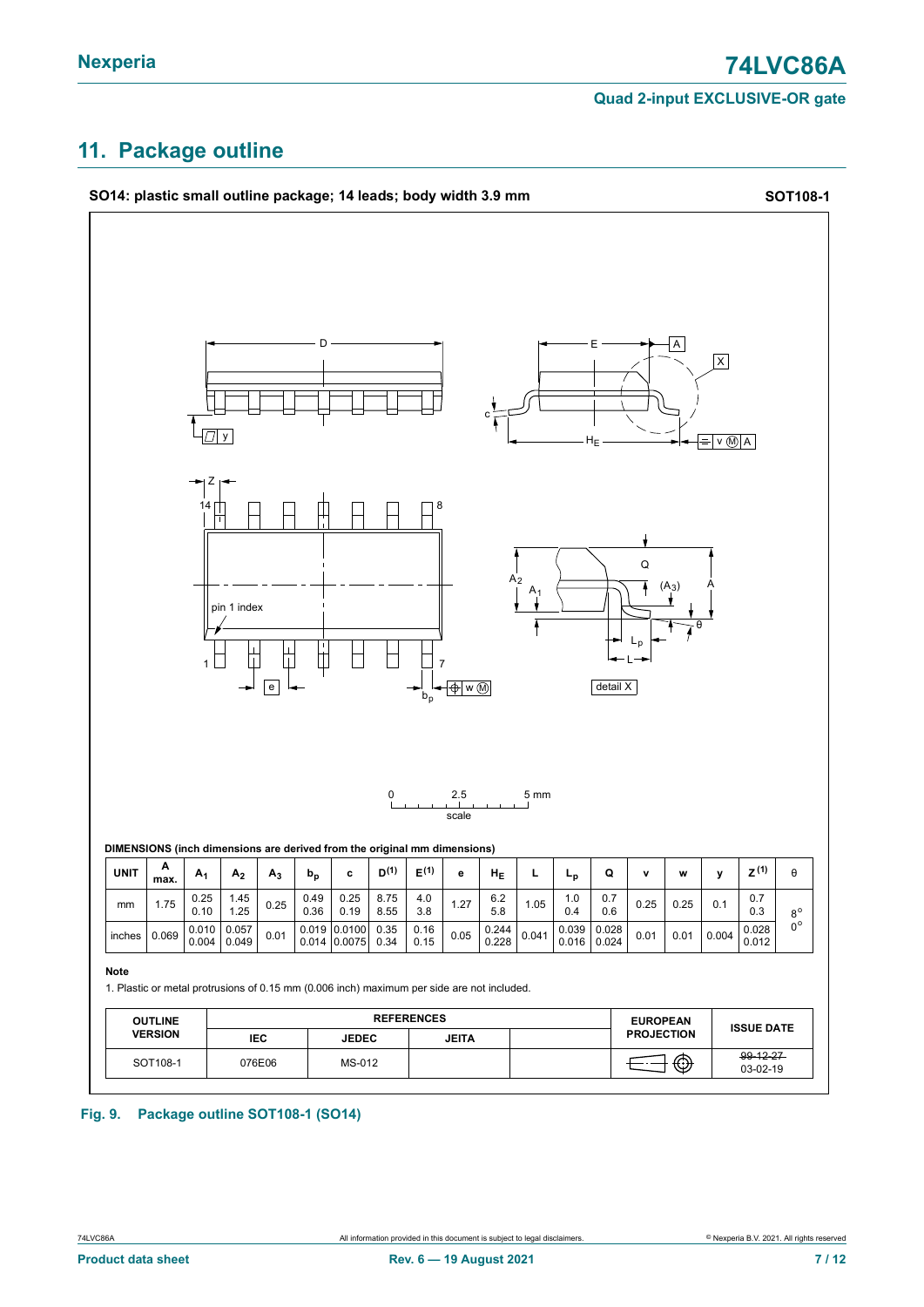

**Fig. 10. Package outline SOT402-1 (TSSOP14)**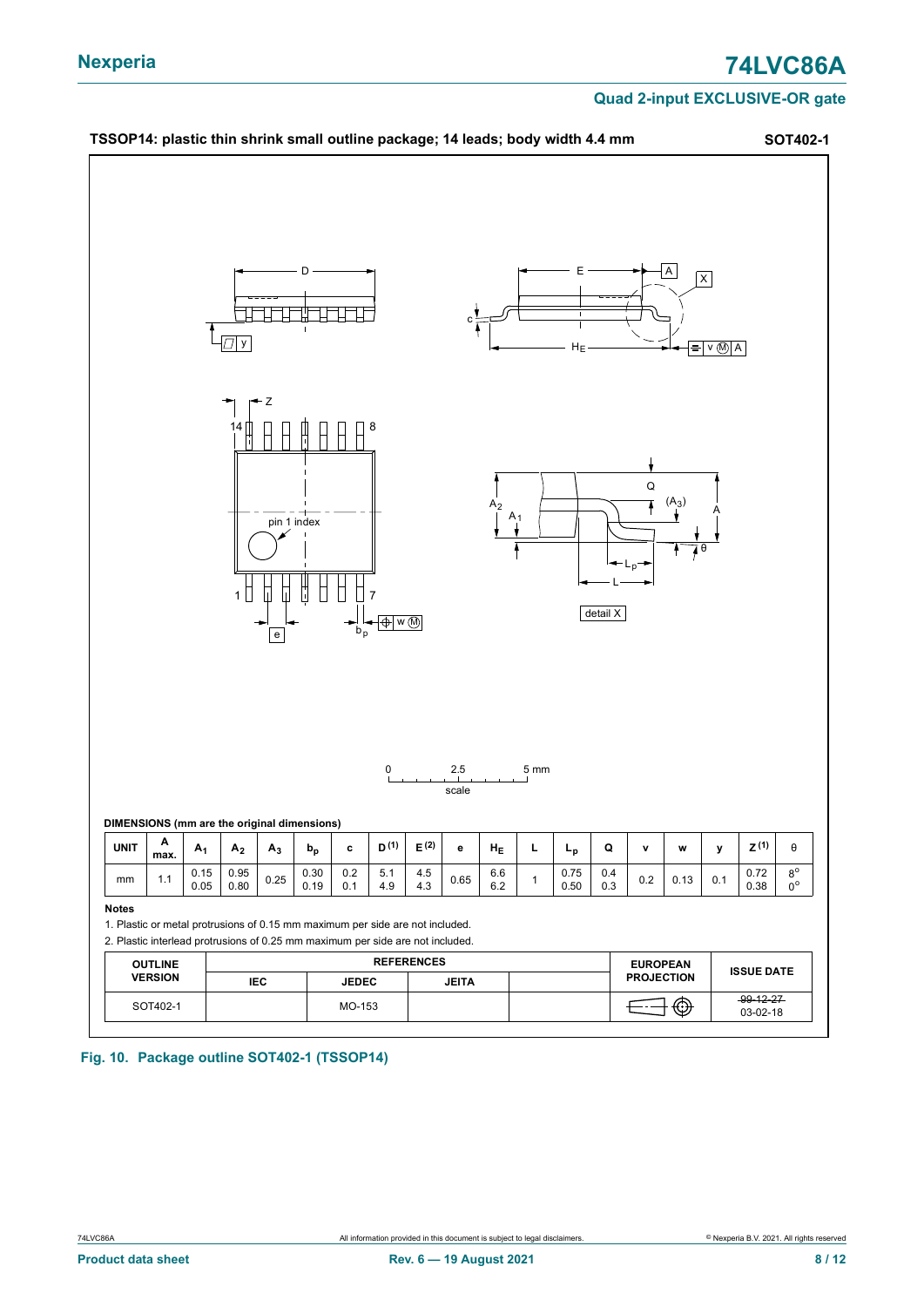### **Nexperia 74LVC86A**

#### **Quad 2-input EXCLUSIVE-OR gate**

<span id="page-8-0"></span>

**Fig. 11. Package outline SOT762-1 (DHVQFN14)**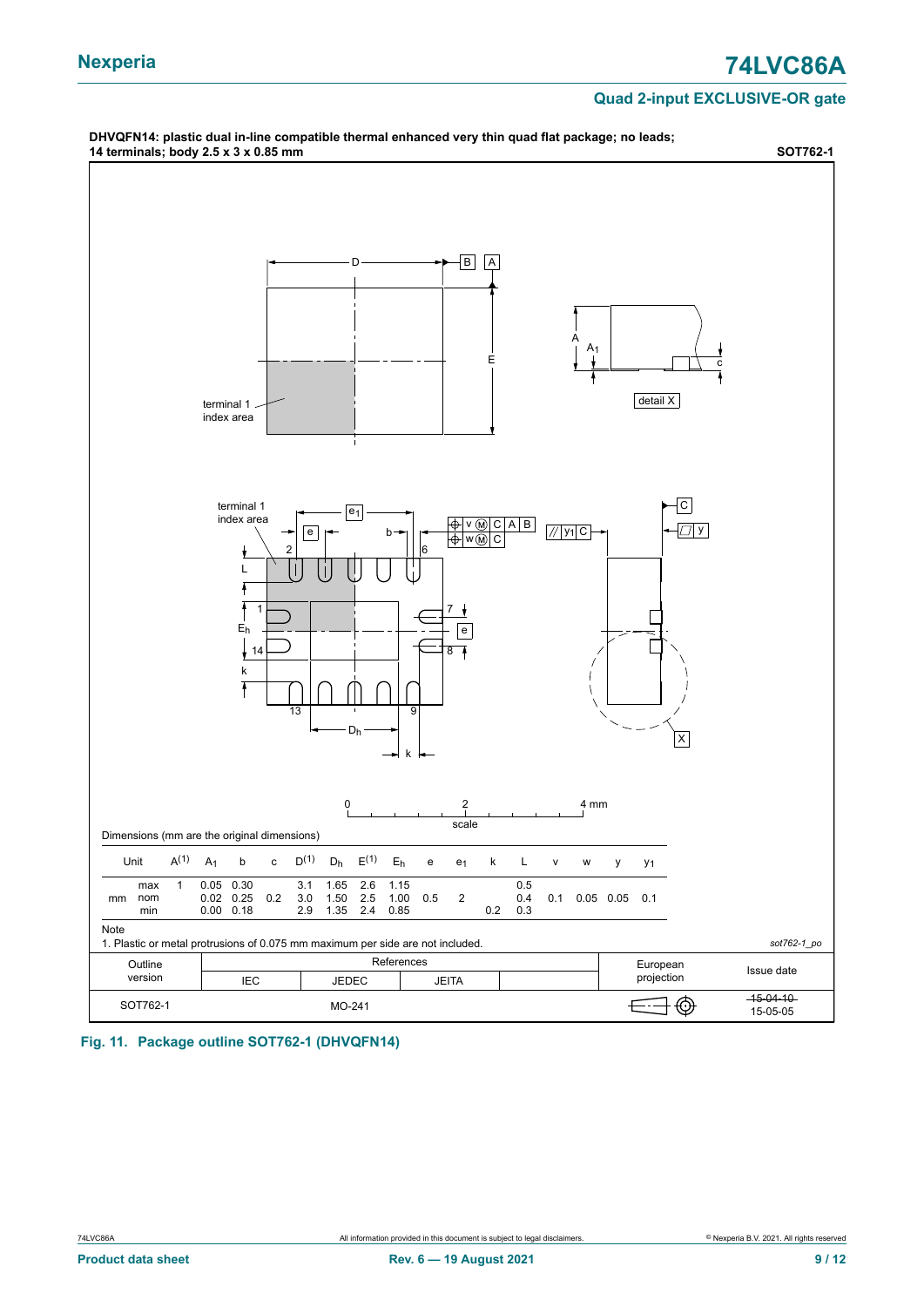### <span id="page-9-0"></span>**12. Abbreviations**

| <b>Table 9. Abbreviations</b> |                                         |
|-------------------------------|-----------------------------------------|
| Acronym                       | <b>Description</b>                      |
| <b>CDM</b>                    | <b>Charged Device Model</b>             |
| <b>CMOS</b>                   | Complementary Metal-Oxide Semiconductor |
| <b>DUT</b>                    | Device Under Test                       |
| <b>ESD</b>                    | ElectroStatic Discharge                 |
| <b>HBM</b>                    | Human Body Model                        |
| <b>MM</b>                     | <b>Machine Model</b>                    |
| <b>TTL</b>                    | Transistor-Transistor Logic             |

### <span id="page-9-1"></span>**13. Revision history**

#### **Table 10. Revision history**

| <b>Document ID</b> | Release date                                                                                                                                                                                                                                                                                                                                                                                                                   | Data sheet status     | <b>Change notice</b> | <b>Supersedes</b> |  |
|--------------------|--------------------------------------------------------------------------------------------------------------------------------------------------------------------------------------------------------------------------------------------------------------------------------------------------------------------------------------------------------------------------------------------------------------------------------|-----------------------|----------------------|-------------------|--|
| 74LVC86A v.6       | 20210819                                                                                                                                                                                                                                                                                                                                                                                                                       | Product data sheet    |                      | 74LVC86A v.5      |  |
| Modifications:     | The format of this data sheet has been redesigned to comply with the identity<br>guidelines of Nexperia.<br>Legal texts have been adapted to the new company name where appropriate.<br>Section 1 and Section 2 updated.<br>Type number 74LVC86ADB (SOT337-1/SSOP14) removed.<br>Section $7$ : Derating values for $P_{tot}$ total power dissipation updated.<br>Fig. 11: Package outline drawing SOT762-1 (DHVQFN14) updated. |                       |                      |                   |  |
| 74LVC86A v.5       | 20111019                                                                                                                                                                                                                                                                                                                                                                                                                       | Product data sheet    |                      | 74LVC86A v.4      |  |
| Modifications:     | The format of this data sheet has been redesigned to comply with the new identity<br>guidelines of NXP Semiconductors.<br>Legal texts have been adapted to the new company name where appropriate.<br>Table 4, Table 5, Table 6, Table 7 and Table 8: values added for lower voltage ranges.                                                                                                                                   |                       |                      |                   |  |
| 74LVC86A v.4       | 20040304                                                                                                                                                                                                                                                                                                                                                                                                                       | Product specification |                      | 74LVC86A v.3      |  |
| 74LVC86A v.3       | 20031111                                                                                                                                                                                                                                                                                                                                                                                                                       | Product specification |                      | 74LVC86A v.2      |  |
| 74LVC86A v.2       | 19980428                                                                                                                                                                                                                                                                                                                                                                                                                       | Product specification |                      | 74LVC86A v.1      |  |
| 74LVC86A v.1       |                                                                                                                                                                                                                                                                                                                                                                                                                                |                       |                      |                   |  |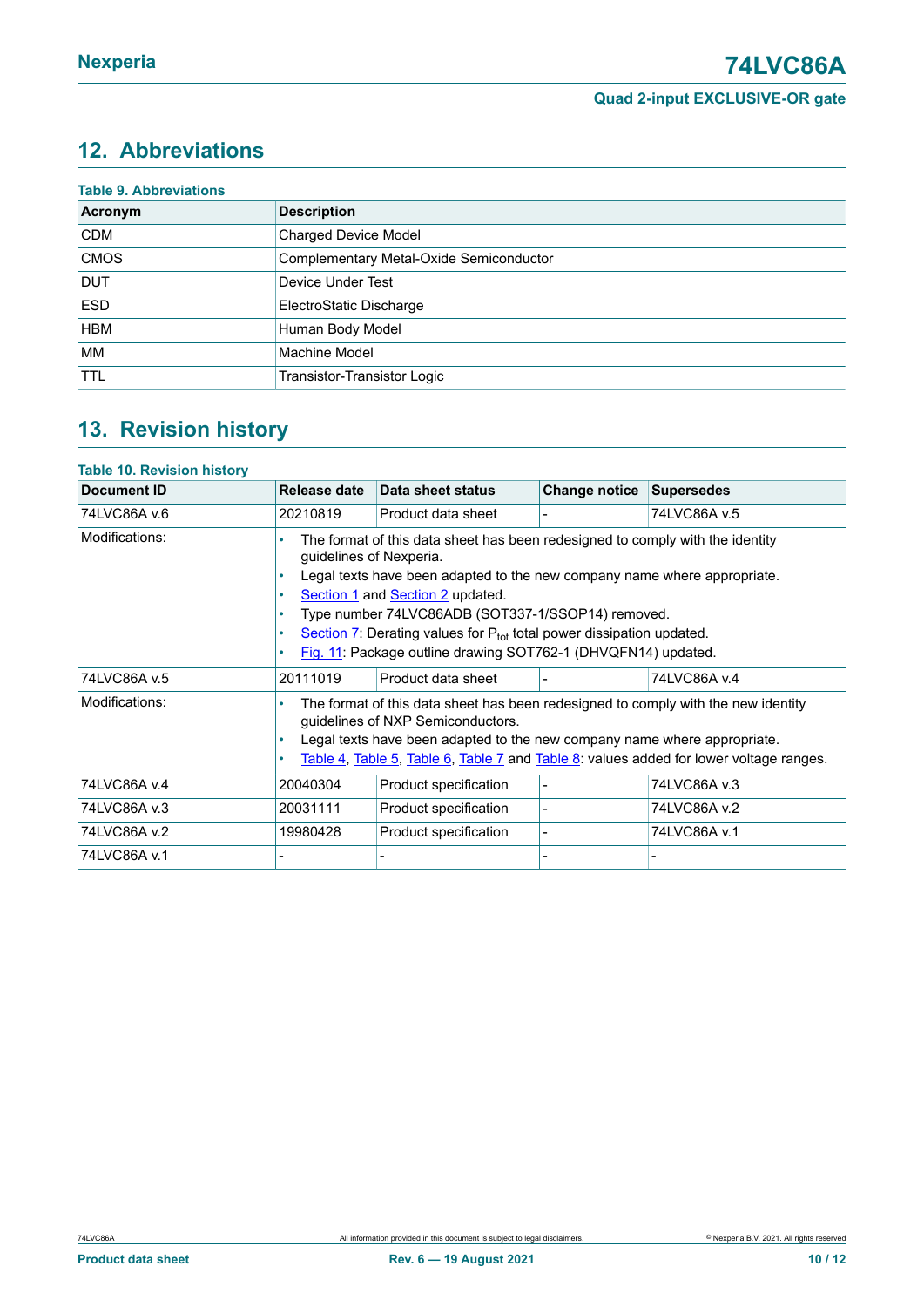### <span id="page-10-0"></span>**14. Legal information**

#### **Data sheet status**

| <b>Document status</b><br>$[1]$ [2] | Product<br>status [3] | <b>Definition</b>                                                                           |
|-------------------------------------|-----------------------|---------------------------------------------------------------------------------------------|
| Objective [short]<br>data sheet     | Development           | This document contains data from<br>the objective specification for<br>product development. |
| Preliminary [short]<br>data sheet   | Qualification         | This document contains data from<br>the preliminary specification.                          |
| Product [short]<br>data sheet       | Production            | This document contains the product<br>specification.                                        |

[1] Please consult the most recently issued document before initiating or completing a design.

- The term 'short data sheet' is explained in section "Definitions".
- [3] The product status of device(s) described in this document may have changed since this document was published and may differ in case of multiple devices. The latest product status information is available on the internet at [https://www.nexperia.com.](https://www.nexperia.com)

#### **Definitions**

**Draft** — The document is a draft version only. The content is still under internal review and subject to formal approval, which may result in modifications or additions. Nexperia does not give any representations or warranties as to the accuracy or completeness of information included herein and shall have no liability for the consequences of use of such information.

**Short data sheet** — A short data sheet is an extract from a full data sheet with the same product type number(s) and title. A short data sheet is intended for quick reference only and should not be relied upon to contain detailed and full information. For detailed and full information see the relevant full data sheet, which is available on request via the local Nexperia sales office. In case of any inconsistency or conflict with the short data sheet, the full data sheet shall prevail.

**Product specification** — The information and data provided in a Product data sheet shall define the specification of the product as agreed between Nexperia and its customer, unless Nexperia and customer have explicitly agreed otherwise in writing. In no event however, shall an agreement be valid in which the Nexperia product is deemed to offer functions and qualities beyond those described in the Product data sheet.

#### **Disclaimers**

**Limited warranty and liability** — Information in this document is believed to be accurate and reliable. However, Nexperia does not give any representations or warranties, expressed or implied, as to the accuracy or completeness of such information and shall have no liability for the consequences of use of such information. Nexperia takes no responsibility for the content in this document if provided by an information source outside of Nexperia.

In no event shall Nexperia be liable for any indirect, incidental, punitive, special or consequential damages (including - without limitation - lost profits, lost savings, business interruption, costs related to the removal or replacement of any products or rework charges) whether or not such damages are based on tort (including negligence), warranty, breach of contract or any other legal theory.

Notwithstanding any damages that customer might incur for any reason whatsoever, Nexperia's aggregate and cumulative liability towards customer for the products described herein shall be limited in accordance with the Terms and conditions of commercial sale of Nexperia.

**Right to make changes** — Nexperia reserves the right to make changes to information published in this document, including without limitation specifications and product descriptions, at any time and without notice. This document supersedes and replaces all information supplied prior to the publication hereof.

**Suitability for use** — Nexperia products are not designed, authorized or warranted to be suitable for use in life support, life-critical or safety-critical systems or equipment, nor in applications where failure or malfunction of an Nexperia product can reasonably be expected to result in personal

**Quad 2-input EXCLUSIVE-OR gate**

injury, death or severe property or environmental damage. Nexperia and its suppliers accept no liability for inclusion and/or use of Nexperia products in such equipment or applications and therefore such inclusion and/or use is at the customer's own risk.

**Quick reference data** — The Quick reference data is an extract of the product data given in the Limiting values and Characteristics sections of this document, and as such is not complete, exhaustive or legally binding.

**Applications** — Applications that are described herein for any of these products are for illustrative purposes only. Nexperia makes no representation or warranty that such applications will be suitable for the specified use without further testing or modification.

Customers are responsible for the design and operation of their applications and products using Nexperia products, and Nexperia accepts no liability for any assistance with applications or customer product design. It is customer's sole responsibility to determine whether the Nexperia product is suitable and fit for the customer's applications and products planned, as well as for the planned application and use of customer's third party customer(s). Customers should provide appropriate design and operating safeguards to minimize the risks associated with their applications and products.

Nexperia does not accept any liability related to any default, damage, costs or problem which is based on any weakness or default in the customer's applications or products, or the application or use by customer's third party customer(s). Customer is responsible for doing all necessary testing for the customer's applications and products using Nexperia products in order to avoid a default of the applications and the products or of the application or use by customer's third party customer(s). Nexperia does not accept any liability in this respect.

**Limiting values** — Stress above one or more limiting values (as defined in the Absolute Maximum Ratings System of IEC 60134) will cause permanent damage to the device. Limiting values are stress ratings only and (proper) operation of the device at these or any other conditions above those given in the Recommended operating conditions section (if present) or the Characteristics sections of this document is not warranted. Constant or repeated exposure to limiting values will permanently and irreversibly affect the quality and reliability of the device.

**Terms and conditions of commercial sale** — Nexperia products are sold subject to the general terms and conditions of commercial sale, as published at [http://www.nexperia.com/profile/terms,](http://www.nexperia.com/profile/terms) unless otherwise agreed in a valid written individual agreement. In case an individual agreement is concluded only the terms and conditions of the respective agreement shall apply. Nexperia hereby expressly objects to applying the customer's general terms and conditions with regard to the purchase of Nexperia products by customer.

**No offer to sell or license** — Nothing in this document may be interpreted or construed as an offer to sell products that is open for acceptance or the grant, conveyance or implication of any license under any copyrights, patents or other industrial or intellectual property rights.

**Export control** — This document as well as the item(s) described herein may be subject to export control regulations. Export might require a prior authorization from competent authorities.

**Non-automotive qualified products** — Unless this data sheet expressly states that this specific Nexperia product is automotive qualified, the product is not suitable for automotive use. It is neither qualified nor tested in accordance with automotive testing or application requirements. Nexperia accepts no liability for inclusion and/or use of non-automotive qualified products in automotive equipment or applications.

In the event that customer uses the product for design-in and use in automotive applications to automotive specifications and standards, customer (a) shall use the product without Nexperia's warranty of the product for such automotive applications, use and specifications, and (b) whenever customer uses the product for automotive applications beyond Nexperia's specifications such use shall be solely at customer's own risk, and (c) customer fully indemnifies Nexperia for any liability, damages or failed product claims resulting from customer design and use of the product for automotive applications beyond Nexperia's standard warranty and Nexperia's product specifications.

**Translations** — A non-English (translated) version of a document is for reference only. The English version shall prevail in case of any discrepancy between the translated and English versions.

#### **Trademarks**

Notice: All referenced brands, product names, service names and trademarks are the property of their respective owners.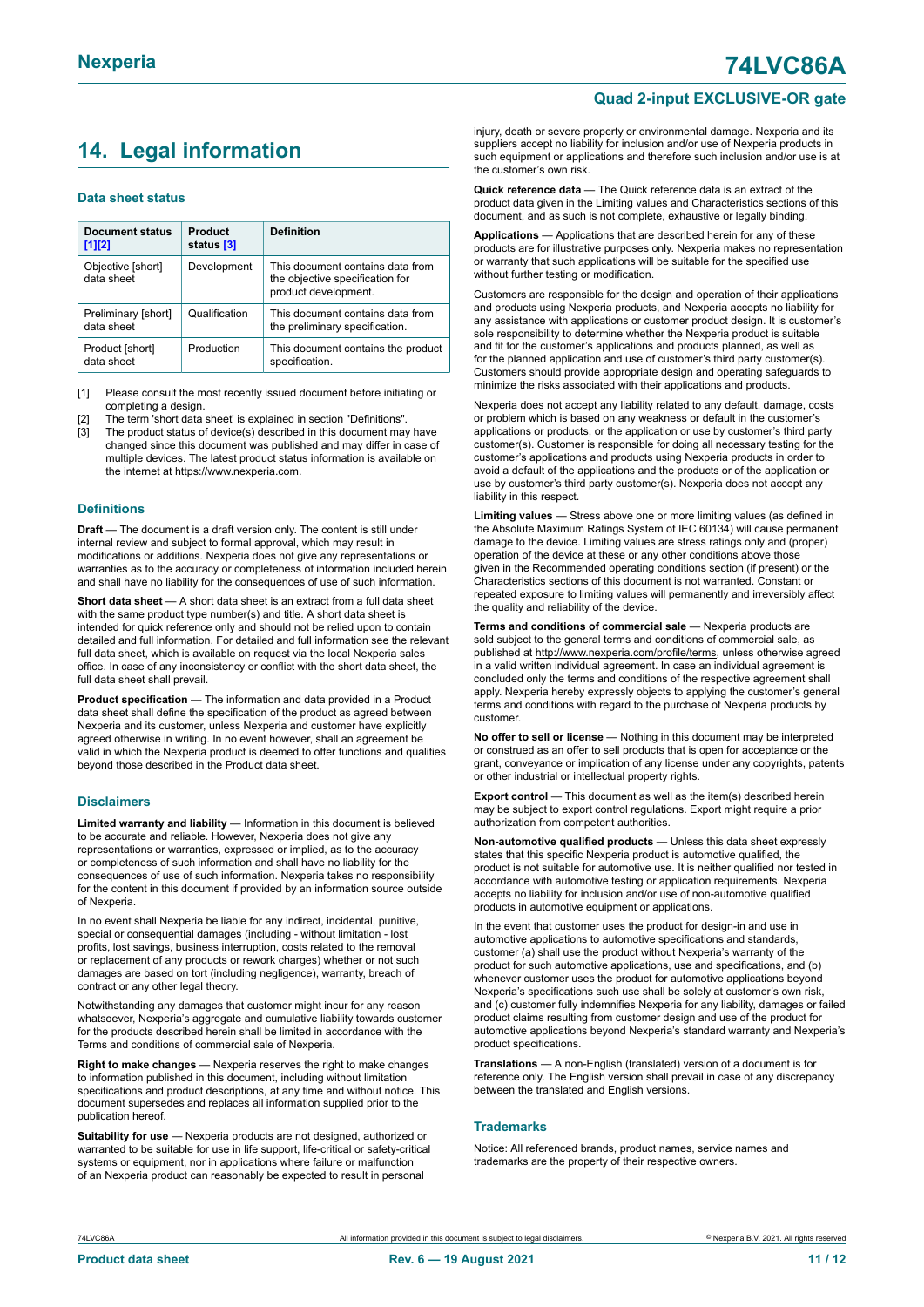### **Contents**

| 8. Recommended operating conditions4 |  |
|--------------------------------------|--|
|                                      |  |
|                                      |  |
|                                      |  |
|                                      |  |
|                                      |  |
|                                      |  |
|                                      |  |
|                                      |  |

#### © **Nexperia B.V. 2021. All rights reserved**

For more information, please visit: http://www.nexperia.com For sales office addresses, please send an email to: salesaddresses@nexperia.com **Date of release: 19 August 2021**